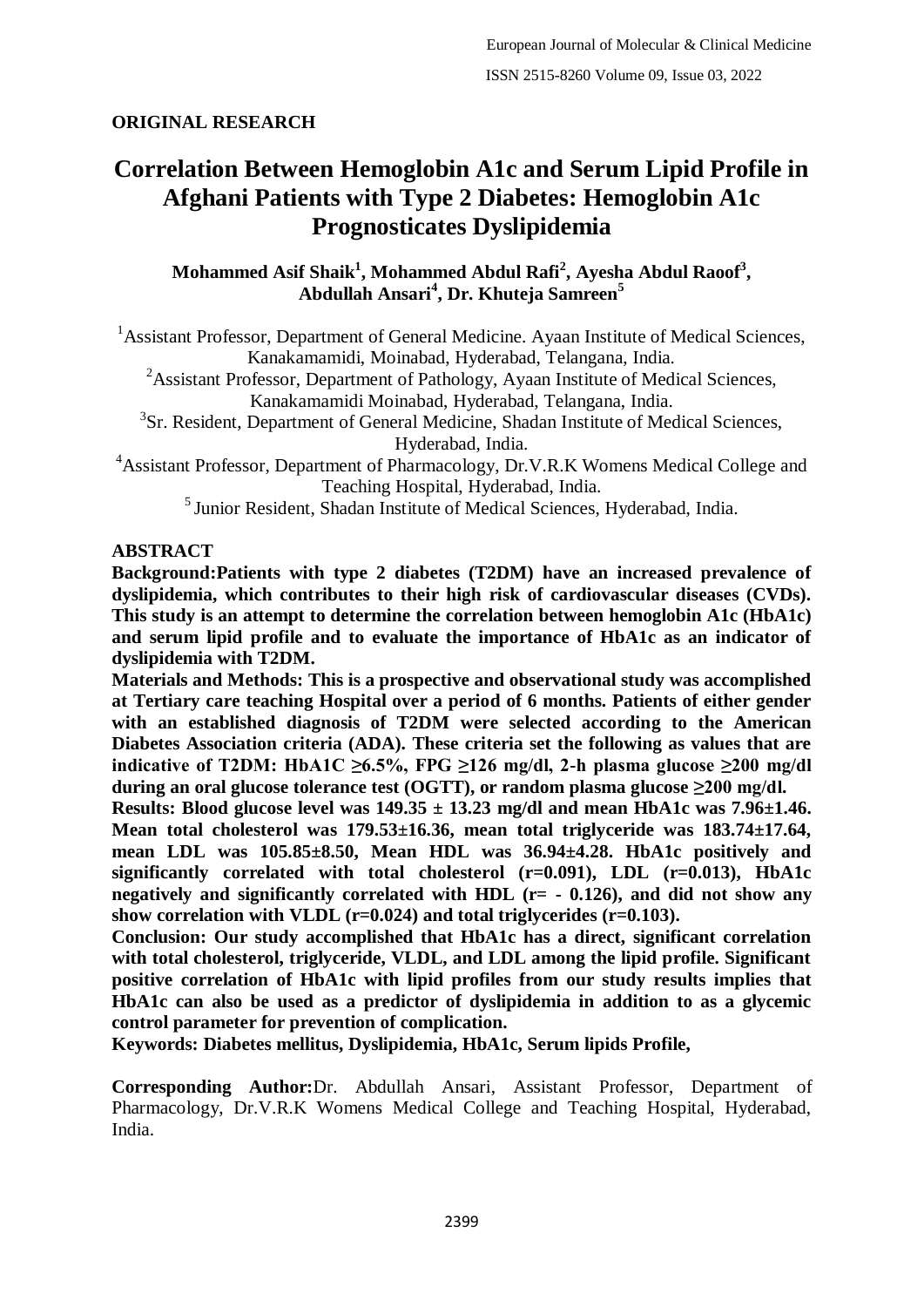## **INTRODUCTION**

Diabetes mellitus (DM) is a chronic metabolic disorder that occurs as a result of a complex inter-action of genetic, environmental factors, and life-style choices. Morbidity and mortality due to DM are increasing because of changes in behavior such as an unhealthy diet, physical inactivity, being overweight, obesity and tobacco use.<sup>[1]</sup>

T2DM is a rapidly growing public health problem worldwide, with a significant impact on health, quality of life and the healthcare system of the countries. According to current statistics from the International Diabetes Federation (IDF), 415 million adults have DM worldwide; this figure is expected to reach the 642 million marks by 2040, which means every 11th individual will be diagnosed as having T2DM.<sup>[2]</sup> The proportion of people with T2DM is increasing in most countries.<sup>[3]</sup> Nearly 80% of people with the disease live in lowand middle-income countries. $[4-6]$ 

Annually, 5% of all deaths globally are related to DM and its complications.[7] DM was responsible for 342,000 deaths in 2015 in this part of the world.<sup>[8]</sup> Over half (51.3%) of all deaths from DM in the region occurred in people under 60 years of age. These early deaths may be the result of a combination of factors: the rapidly changing environments and lifestyles in the region, late diagnoses, and healthcare systems that are not equipped to provide optimal management of the increasing numbers of people with DM.<sup>[9]</sup>

DM is a metabolic disorder that has a long-term impact on different body systems, contributing to the huge burden of morbidity associated with it. Cardiovascular disease (CVD) is one group among the spectrum of diseases; altered lipid metabolism in DM contributes to atherosclerosis-sis.<sup>[10]</sup> This greatly increases the risk of CVD com-pared with people without DM. The prevalence of CVD is higher in people with T2DM and is also the top killer in this population.<sup>[11]</sup> DM is an independent risk factor for CVD and it potentiates the effects of other common risk factors such as smoking, hypertension and dyslipidemia.<sup>[12]</sup>

HbA1c predicts the risk of developing diabetic complications in patients with DM. Apart from classical risk factors like dyslipidemia, elevated HbA1c is an independent risk factor for CVD. It is estimated that there is an 18% increased risk of CVD for each 1% rise in absolute HbA1c levels in the diabetic population. This positive correlation between HbA1c and CVD has been demonstrated in nondiabetic cases, even within the normal range of  $HbA1c$ .<sup>[13]</sup>

The aim of this study was to assess the relationship between glycemic control (HbA1c) and serum lipid profile as well as to evaluate the importance of HbA1c as an indicator of dyslipidemia in patients with T2DM.

#### **MATERIALS & METHODS**

This is a prospective and observational study was accomplished at Tertiary care teaching Hospital over a period of 6 months.

#### **Inclusion criteria**

Patients of either gender with an established diagnosis of T2DM were selected according to the American Diabetes Association criteria (ADA). These criteria set the following as values that are indicative of T2DM: HbA1C  $\geq 6.5\%$ , FPG  $\geq 126$  mg/dl, 2-h plasma glucose  $\geq 200$ mg/dl during an oral glucose tolerance test (OGTT), or random plasma glucose  $\geq 200$  $mg/dl.$ <sup>[14]</sup>

#### **Exclusion criteria**

Patients suffering from CVD, thyroid disorders, renal problems and other endocrinopathies and those taking lipid-lowering agents were excluded from the study, as was one patient who had type 1 diabetes.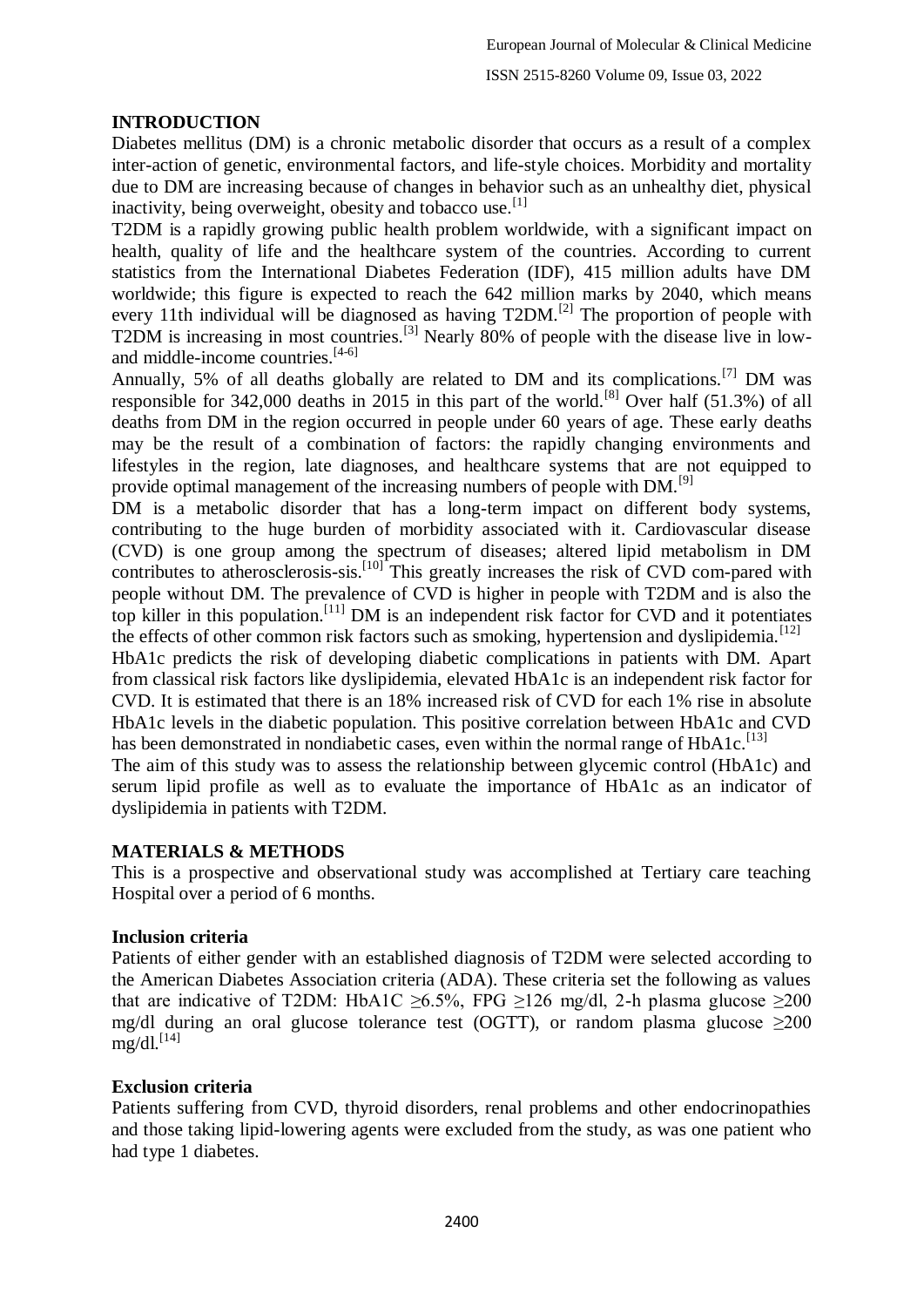There were 50 patients who met our eligibility criteria, and their histories and examination data regarding their T2DM presenting symptoms, complications, treatment modalities, smoking and social drugs consumption and any other addictions were noted. Biochemical data such as FPG, HbA1c, and lipid profile were also taken.

All patients' anthropometric measurements (weight, height and BMI), blood pressure and laboratory results, including HbA1c levels, TC levels, TG levels, LDL-C levels and HDL-C levels, were collected. For all DM patients, blood samples were collected between 8:00 and 10:00 AM (12–14 h fasting), and plasma was used for estimating the glucose level. The FPG, and HbA1c and lipid profile levels were determined by using an auto analyser. For analysis, we characterized the participants' glycaemic control as poor (HbA1c >7%) or good (HbA1c  $\langle 7\% \rangle$ . [15]

## **Statistical analysis**

SPSS version 25 was employed to compute the data. Therefore, the Student's t-test was used for comparison, and quantitative data were stated as the mean and standard deviation. The Pearson correlation coefficient was applied to measure the correlation between various parameters, and an independent sample t-test was utilized to measure the mean difference between different parameters. A linear regression test was computed to find out the association between HbA1c and lipid profile, FPG, BMI and age; the results were regarded as non-significant when the p-value was >0.050.

## **RESULTS**

In our study, among 90 Type 2 diabetic individuals included in this study, 56 were male and 36 were female.

|                         | <b>Total</b> | <b>Males</b> | <b>Females</b> |
|-------------------------|--------------|--------------|----------------|
| No. of patients         | 90           | 56           | 36             |
| Percentage              | 100          | 62.2         | 27c            |
| Chi-Square test p=value | 0.259        |              |                |

## **Table 1: Gender Distribution of study population**

#### **Table 2: Base-line characteristics of the study subjects.**

|            | <b>Males</b>          | <b>Females</b>   | <b>p</b> -value |
|------------|-----------------------|------------------|-----------------|
| Age        | $65.73 \pm 7$<br>7.43 | $59.42 \pm 6.54$ | < 0.05          |
| <b>BMI</b> | $31.63 \pm 4.64$      | $28.64 \pm 3.73$ | < 0.05          |

#### **Table 3: Distribution of Lipid Profile and Blood indices**

| <b>Parameters</b>         | $Mean \pm SD$      |
|---------------------------|--------------------|
| Blood Glucose (mg/dl)     | $149.35 \pm 13.23$ |
| $HbA1c$ $%$ )             | $7.96 \pm 1.46$    |
| Total cholesterol (mg/dl) | $179.53 \pm 16.36$ |
| Triglycerides (mg/dl)     | $183.74 \pm 17.64$ |
| $HDL$ (mg/dl)             | $36.94 \pm 4.28$   |
| $LDL$ (mg/dl)             | $105.85 \pm 8.50$  |
| $VLDL$ (mg/dl)            | $36.74 \pm 3.58$   |

In [Table 3], Blood glucose level was  $149.35 \pm 13.23$  mg/dl and mean HbA1c was 7.96 $\pm$ 1.46. Mean total cholesterol was 179.53±16.36, mean total triglyceride was 183.74±17.64, mean LDL was 105.85±8.50, Mean HDL was 36.94±4.28.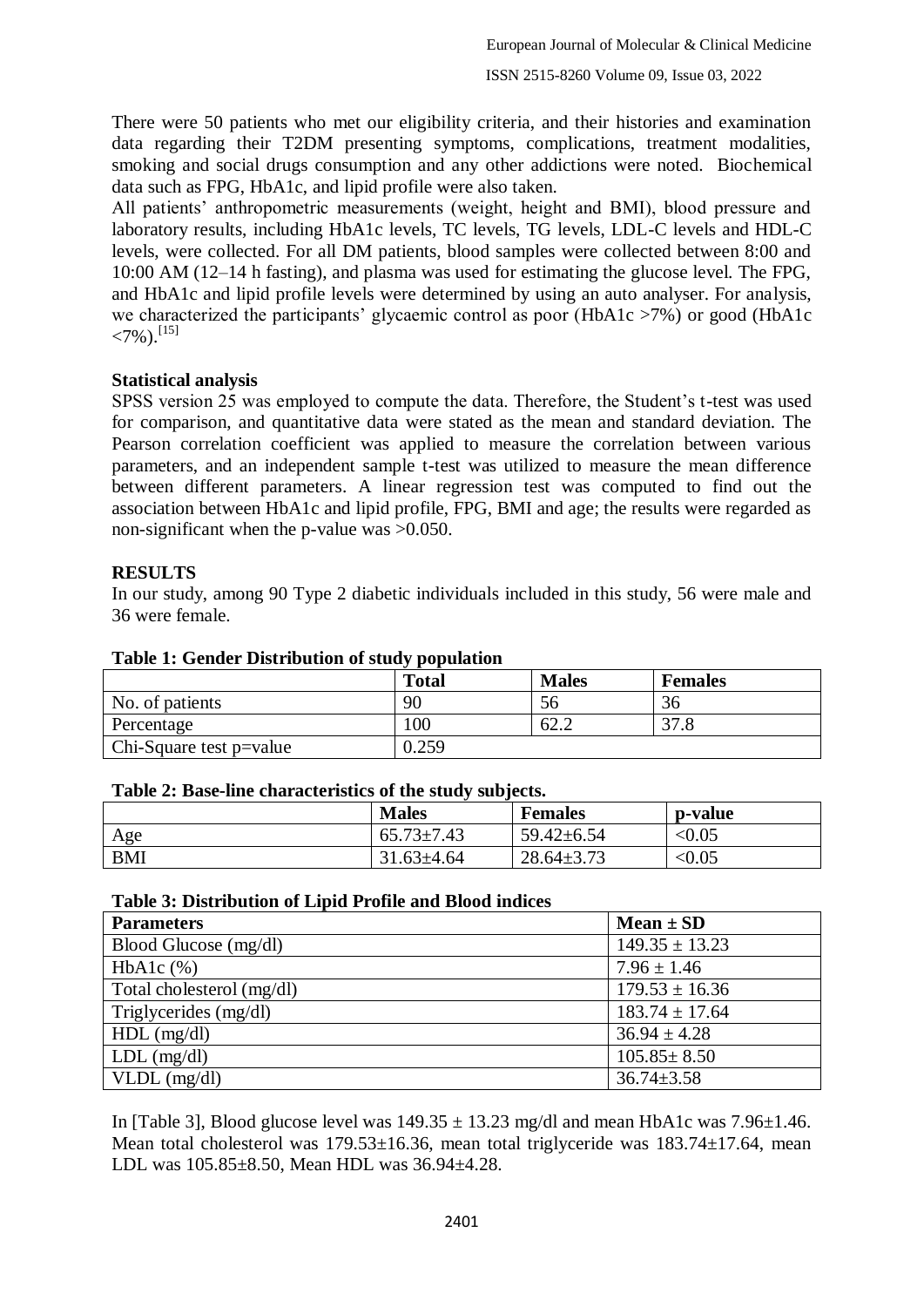ISSN 2515-8260 Volume 09, Issue 03, 2022

| Table 4. Correlation analysis between serum Eipha prome and Horvic. |                                |  |
|---------------------------------------------------------------------|--------------------------------|--|
| <b>Parameters</b>                                                   | <b>Pearson Correlation (r)</b> |  |
| Total cholesterol-HbA1c                                             | 0.091                          |  |
| Triglyceride-HbA1c                                                  | 0.103                          |  |
| HDL-HbA1c                                                           | $-0.126$                       |  |
| LDL-HbA1c                                                           | 0.013                          |  |
| VLDL-HbA1c                                                          | 0.024                          |  |

**Table 4: Correlation analysis between serum Lipid profile and HbA1c.**

In our study table 4, HbA1c positively and significantly correlated with total cholesterol  $(r=0.091)$ , LDL  $(r=0.013)$ , HbA1c negatively and significantly correlated with HDL  $(r= -1.091)$ 0.126), and did not show any show correlation with VLDL  $(r=0.024)$  and total triglycerides  $(r=0.103)$ .

#### **DISCUSSION**

In the present study, we have evaluated the pattern of lipid profile parameters in diabetic subjects and its correlation with HbA1c. This study demonstrates the typical dyslipidemia in diabetics characterized by high triglyceride, low HDL. Although there was no significant difference between male and female, the levels of TC and LDL were significantly higher in female as compared to male Type 2 diabetic patients. This finding is in agreement with the previous studies.<sup>[16]</sup>

Hyperlipidemia in females may be attributed to the effects of sex hormones on body fat distribution, which leads to differences in altered lipoproteins.<sup>[17]</sup> Another reason includes differences in coagulation, the pattern of obesity between men and women, and possible role for hyperinsulinemia.<sup>[18]</sup> In our study reveals high prevalence of hypercholesterolemia, hypertriglyceridemia, high LDL and low HDL levels which are well known risk factors for CVD and abnormality of cholesterol metabolism may lead to heart attacks. Insulin affects the liver apolipoprotein production. It regulates the enzymatic activity of lipoprotein lipase and Cholesterol ester transport protein. All these factors are likely cause of dyslipidemia in Diabetes mellitus.<sup>[19]</sup>

Moreover, insulin deficiency reduces the activity of hepatic lipase and several steps in the production of biologically active lipoprotein lipase may be altered in DM.<sup>[20]</sup> The main disorder in lipid metabolism was hypertriglyceridemia in our study. This finding is in concord with our previous study. In the study of Mahato RV et al.<sup>[21]</sup>  $54\%$  diabetic individuals had elevated LDL and > 50% individuals had increased TG. These findings are similar to our study. But in contrast to our present study, they reported low HDL in 73% individuals. In our study, a highly significant correlation between HbA1c and Lipid profile which is similar with various previous studies.[22]

We also observed significant correlations between HbA1c and TC, LDL and HDL. In various studies, HbA1c level was eminent as showing positive correlation with TC, LDL and TG in diabetic patients.[23] HDL was shown to be the stronger predictor of CVD in diabetic population by 'The Strong Heart Study' (data evaluated by Liu et al), with hazard ratios of 2.23 and 1.80 respectively in male and female.<sup>[24]</sup> This study showed that increasing HDL cholesterol concentrations had significant, curvilinear relationships with CVD and CHD risk. Moreover, NCEP ATPIII has recommended using HDL cholesterol in assessing CVD risk in patients with diabetes. The measurement of HDL is simple which can be conducted even in non-fasting state of patients and can be determined regardless of TG concentration. Hence, HDL cholesterol can be of great value in determining dyslipidemia in diabetic subjects.<sup>[25,26]</sup> Significant association of HbA1c with various lipid parameters such as TC, HDL, and LDL in present study suggests the importance of glycemic control in order to control dyslipidemia. According to, Diabetes complications and control trial (DCCT) established HbA1c as the gold standard of glycemic control. The level of HbA1c value  $\leq 7.0\%$  was said to be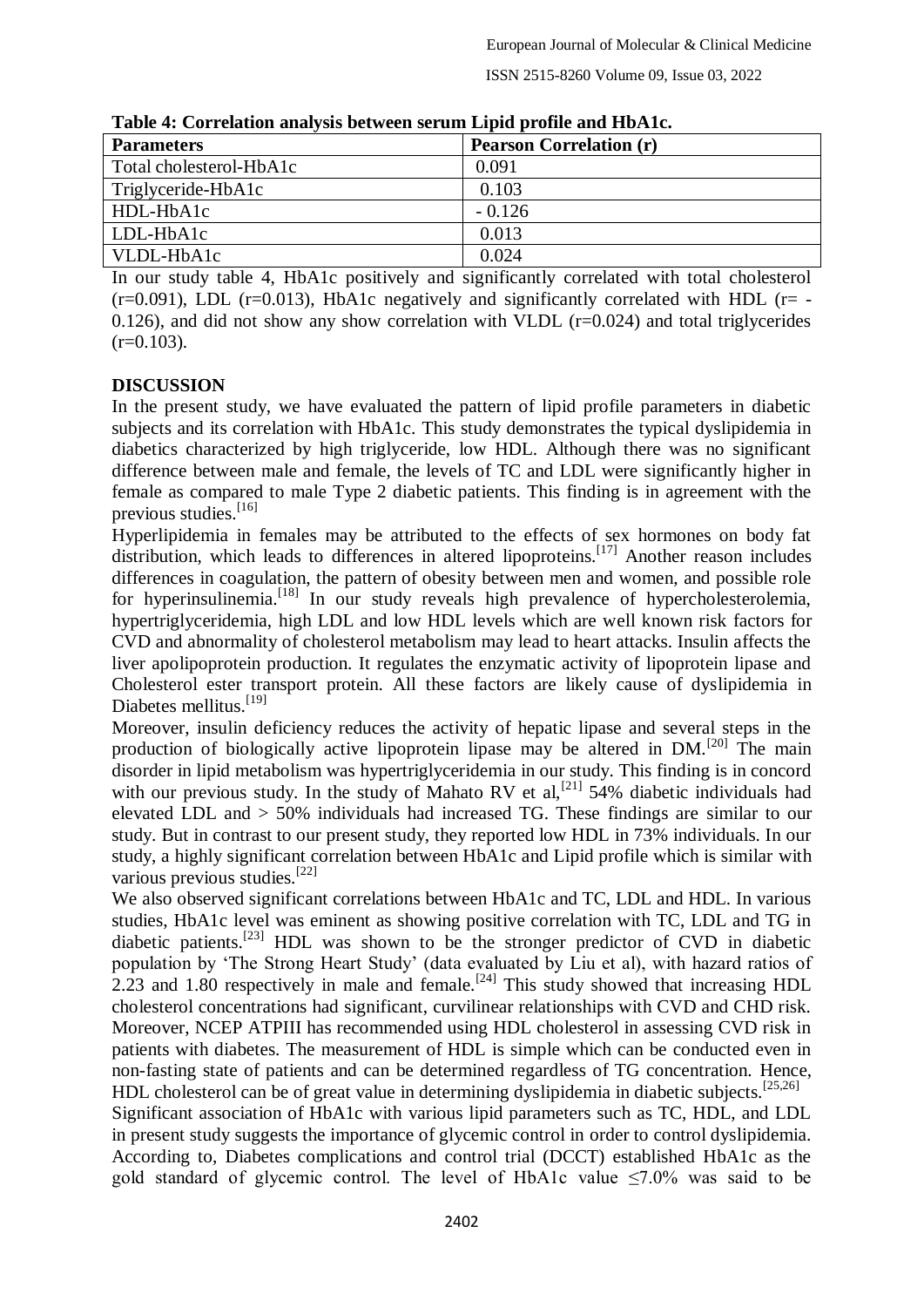appropriate for reducing the risk of cardiovascular complications.<sup>[27]</sup> In the present study, we divided diabetic patients into 2 groups as per the HbA1c cutoff of 7.0%. The diabetic patients with HbA1c value > 7.0% exhibited a significant increase in TC, TG, LDL, VLDL and without any significant alteration in HDL in comparison to patients with HbA1c value  $< 7.0\%$ .

According to Sultania HA et al showed the impact of glycemic control on various lipid parameters in which the diabetic patients were categorized into 3 groups according to their HbA1c levels: group 1, good glycemic control (HbA1c 6%–9%) and group 3, worst glycemic control (HbA1c>9%). Poor and worst glycemic control is considered as risk factor for complications in diabetes. Strict glycemic control lowers the risk of micro- and macrovascular complications of diabetes mellitus.<sup>[28]</sup> Severity of dyslipidemia increases in patients with higher HbA1c value. As elevated HbA1c and dyslipidemia are independent risk factors of CVD, diabetic patients with elevated HbA1c and dyslipidemia can be considered as a very high-risk group for CVD. Improving glycemic control can substantially reduce the risk of cardiovascular events in diabetics.[29]

The strength of the study is that we had the complete biochemical data of the patients and we computed a comparison, a correlation and a regression analysis. The present study had a few limitations, including being a retrospective study as well as having too small of a sample size and the fact that patients' dietary habits, lifestyle patterns, time since diagnosis with DM and duration of regular physical activity were undetermined. The patients included in our study were all taking different antidiabetic medications. However, we could not analyze the data according to the treatment modalities, and it is possible that such a patient grouping would have some impact on the study results. We have not tested the effect of glycemic control on various lipid ratios as study of these ratios have proven to be useful as markers for insulin resistance and CVD risk in T2D patients.

## **CONCLUSION**

Our study accomplished that HbA1c has a direct, significant correlation with total cholesterol, triglyceride, VLDL, and LDL among the lipid profile. Significant positive correlation of HbA1c with lipid profiles from our study results implies that HbA1c can also be used as a predictor of dyslipidemia in addition to as a glycemic control parameter for prevention of complication.

## **REFERENCES**

- 1. Saeed KMI, Asghar RJ, Sahak MN, et al. Prevalence and risk factors associated with diabetes mellitus among Kabul citizens— Afghanistan, 2012. Int J Diabetes Dev Ctries 2015; 35: 297–303
- 2. Tabish SA. Is diabetes becoming the biggest epidemic of the twenty-first century? Int J Health Sci 2007; 1: V–VIII.
- 3. Saeed KMI. Prevalence and predictors of diabetes mellitus in Jalalabad City, Afghanistan-2013. Iran J Diabetes Obes 2014; 1: 1–8.
- 4. Martín-Timón I, Sevillano-Collantes C, Segura-Galindo A, et al. Type 2 diabetes and cardiovascular disease: have all risk factors the same strength? World J Diabetes 2014; 5: 444–470.
- 5. Zahidullah M, Aasim M, Khan I, et al. Evaluation of patients with coronary artery disease for major modifiable risk factors for ischemic heart disease. J Ayub Med Coll Abbottabad 2012; 24: 102–105.
- 6. Syed I and Khan WA. Glycated hemoglobin a marker and predictor of cardiovascular disease. J Pak Med Assoc 2011; 61: 690–695.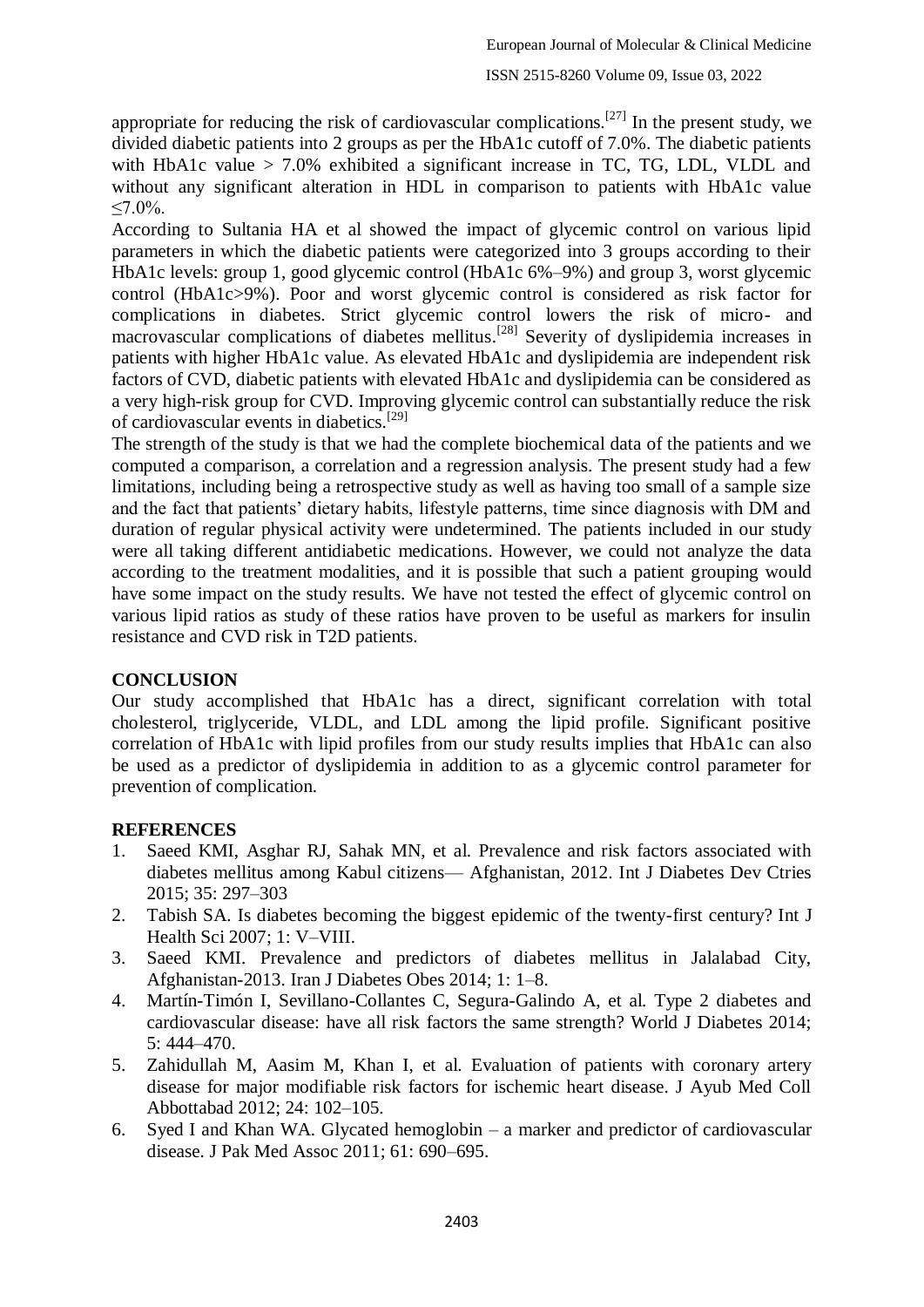- 7. Dixit AK, Dey R, Suresh A, et al. The prevalence of dyslipidemia in patients with diabetes mellitus of Ayurveda Hospital. J Diabetes Metab Disord 2014; 13: 58.
- 8. Goldberg IJ. Diabetic dyslipidemia: causes and consequences. J Clin Endocrinol Metab 2001; 86: 965–971.
- 9. Khaw K, Wareham N, Bingham S, et al. Association of hemoglobin A1c with cardiovascular disease and mortality in adults: the European prospective investigation into cancer in Norfolk. Ann Intern Med 2004; 141: 413–420.
- 10. Wexler DJ, Grant RW, Meigs JB, et al. Sex disparities in treatment of cardiac risk factors in patients with type 2 diabetes. Diabetes Care 2005; 28: 514–520.
- 11. Sibley SD, Thomas W, de Boer I, et al. Gender and elevated albumin excretion in the Diabetes Control and Complications Trial/Epidemiology of Diabetes Interventions and Complications (DCCT/EDIC) cohort: role of central obesity. Am J Kidney Dis 2006; 47: 223–232.
- 12. Andersen G, Christiansen J, Mortensen H, et al. Plasma lipid and lipoprotein in type 1 diabetic children and adolescent in relation to metabolic regulation, obesity and genetic hyperlipoprotenimia. Acta Paediatr Scand 1983; 72: 361–365.
- 13. Erciyas F, Taneli F, Arslan B, et al. Glycemic control, oxidative stress, and lipid profile in children with type 1 diabetes mellitus. Arch Med Res 2004; 35: 134–140.
- 14. Ohta T, Nishiyama S, Nakamura T, et al. Predominance of large low density lipoprotein particles and lower fractional esterification rate of cholesterol in high density lipoprotein in children with insulin-dependent diabetes mellitus. Eur J Pediatr 1998; 157: 276–281
- 15. Firdous S and Khan M. Comparison of patterns of lipid profile in type-2 diabetics and non-diabetics. Ann King Edward Med Coll 2007; 13: 84–87.
- 16. Ginsberg HN. Insulin resistance and cardiovascular disease. J Clin Invest 2000; 106: 453–458.
- 17. Sears B and Perry M. The role of fatty acids in insulin resistance. Lipids Health Dis 2015; 14: 121.
- 18. Ketema EB and Kibret KT. Correlation of fasting and postprandial plasma glucose with HbA1c in assessing glycemic control; systematic review and meta-analysis. Arch Public Health 2015; 73: 43.
- 19. Kishore P, Kim SH and Crandall JP. Glycemic control and cardiovascular disease: what's a doctor to do? Curr Diab Rep 2012; 12: 255–264.
- 20. Kahn R et al. Follow-up report on the diagnosis of diabetes mellitus: the expert committee on the diagnosis and classifications of diabetes mellitus. Diabetes care. 2003; 26(11):3160.
- 21. Vinod Mahato R, Gyawali P, Raut PP, et al. Association between glycaemic control and serum lipid profile in type 2 diabetic patients: glycated hemoglobin as a dual biomarker. Biomed Res 2011; 22: 375–380.
- 22. Turner R, Holman R, Matthews D, Oakes S, Bassett P, Stratton I, et al. UK Prospective Diabetes Study (UKPDS). VIII. Study design, progress and performance. Diabetologia. 1991; 34(12):877-90.
- 23. Anjana RM, Pradeepa R, Deepa M, Mahanta J, Narain K, Das HK, et al. Prevalence of diabetes and prediabetes in 15 states of India: Results from the ICMR–INDIAB population-based cross-sectional study: methodological details. Lancet Diabetes Endocrinal. 2017; 5(8):585-596.
- 24. Li Y, Zhao L, Yu D, Ding G (2018) The prevalence and risk factors of dyslipidaemia in different diabetic progression stages among middle-aged and elderly populations in China. PLoS ONE 13(10): e0205709.